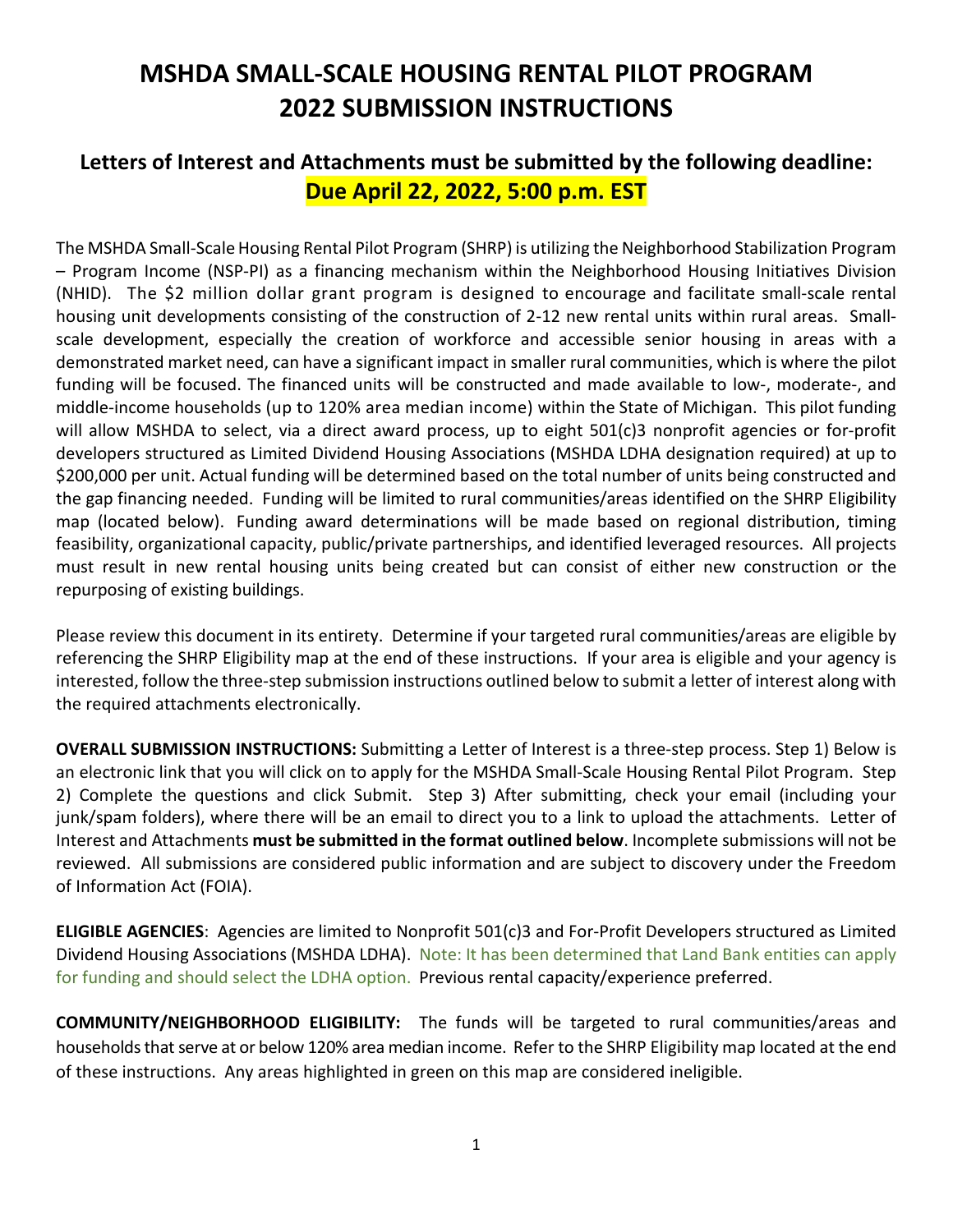| MSHDA SMALL-SCALE HOUSING RENTAL PILOT PROGRAM TIMELINE | Date/Time                     |  |
|---------------------------------------------------------|-------------------------------|--|
| Pilot Program Question and Answer Teams Meeting         | March 30, 2022                |  |
| <b>Link to join SHRP Q &amp; A Teams Meeting</b>        | $10 a.m. - 12 noon$           |  |
| Three Step Submission Due                               | April 22, 2022, 5:00 p.m. EST |  |
| <b>Funding Determinations Made</b>                      | May 2022                      |  |
| Written Agreement Issued/Term - 36-month grant term     | Start: July 1, 2022           |  |
|                                                         | End: June 30, 2025            |  |

The pilot programencourages/supportsthe use ofmodular/modified technologieswhen feasible, in addition to traditional stick-built homes. Please use the below as a reference:

**WHAT IS MODULAR HOUSING?** Modular homes are built in sections in a climate-controlled home building facility, then transported to the project location where the sections are assembled and installed. Modular homes can be built efficiently, saving time, and cost, to accommodate immediate workforce housing needs and facilitate affordability. There are many benefits associated with this style of construction. Modular housing typically offers a shorter construction schedule. The efficiency of utilizing the same off-site build process for multiple homes decreases costs as well. Modular housing is also less impacted by weather delays and the difficulty of finding skilled laborers. These factors should result in the home being constructed and sold at an affordable price point.

**WHAT IS MODIFIED CONSTRUCTION TECHNOLOGY HOUSING?** Modified construction technology housing is an alternative method of housing construction that is neither solely stick-built nor 100% modular construction. MSHDA will consider any construction methodology other than traditional stickbuilt homes.

**EVALUATION CRITERIA:** All funding determinations will be subject to approval by the Executive Director. Priority distribution will encourage one award per prosperity region. This program concept is designed to encourage small-scale rural community projects in areas where an affordable, high quality rental option is not currently available.

Final award determinations will be made based on regional distribution, timing feasibility, capacity, public/private partnerships, and demonstrated creative use of funding in partnership with other stakeholder financing. Agencies must be able to mobilize quickly to manage and facilitate the project. All funding reservations are at MSHDA's discretion and will be determined by a competitive scoring process.

**AWARD STRUCTURE**: The program will be structured as a zero percent repayable/10 year 100% fully forgivable grant, prorated yearly via a 10% balance reduction.

- A written agreement andarecordedregulatory agreement plusa10-year 100% forgivable (proratedat 10%peryear) mortgage and note will be required.
- If the development is sold within the first 10 years, sales proceeds will be required to be allocated to repayment of the MSHDA balance at the time of sale via a payoff letter. Recoverable amount is limited to the construction costs disbursed and therefore reserves and administration expenses will be excluded from the prorated balance calculation. NHID will provide mortgage servicing.
- **Eligible funding activities are limited to unit specific construction expenses incurred within the** grant term as outlined within the eligible cost categories identified in the written agreement.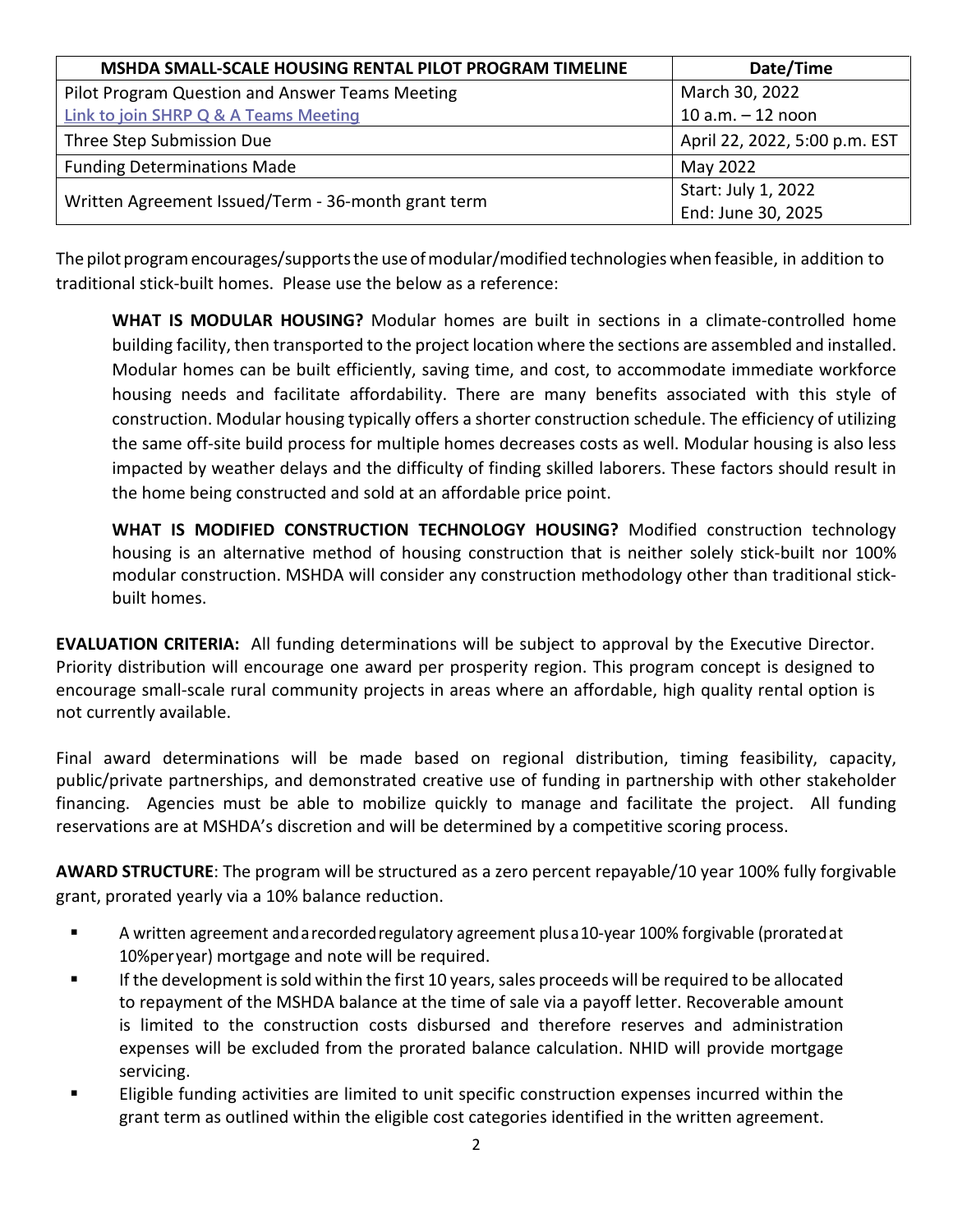- Ineligible costs include planning/pre-award expenditures, demolition and/or land acquisition costs.
- Financing is restricted to no more than fifty percent (50%) of the total construction cost.
- Minimum request amount \$200,000. Maximum request amount \$600,000.
- **This is not pre-development funding.**
- **Development financing must not include tax credits.**
- Funding award structure will be based on the number of units being constructed based on a cap of \$200,000 per unit.

# **2022 PROGRAM PARAMETERS:**

- MSHDA Underwriting will be risk-based and primarily focused on construction design, analysis of direct resources including sources and uses necessary to complete the project. A due diligence evaluation will also be conducted to ensure municipal approvals, land control, and leveraging commitments are secured.
- MSHDA will not be enforcing and/or assessing non-MSHDA agency and/or source specific programmatic requirements.
- MSHDA will not require a full design review process to be completed, instead a cursory review and formal property construction standards oversight including interim and final on-site inspections will be conducted, plus ongoing yearly/3-year oversight will be enforced.
- A formal draw schedule will be identified within the grant agreement that reflects Draw 1: 15% at Initial Closing; Draw 2: 35% based on ½ completion; Draw 3: 50% upon final completion and final inspection.
- A cost statement will be required to be provided with each drawn which includes, as applicable, a sworn statement from the contractor and a breakdown of soft costs including associated expense invoices.
- MSHDA will not require a professional management company to be utilized, however a management plan including an assessment of necessary operating reserves to retain development integrity will be required.
- Allapplicable Neighborhood Stabilization Program-Program Income rules and regulations will be enforced.

**MATCH COMMITMENT:** There is a 50% total construction cost matching funds commitment required per award as this program is designed to assist but not fully finance developments, therefore, additional partners/stakeholders, and local community support will be necessary and required.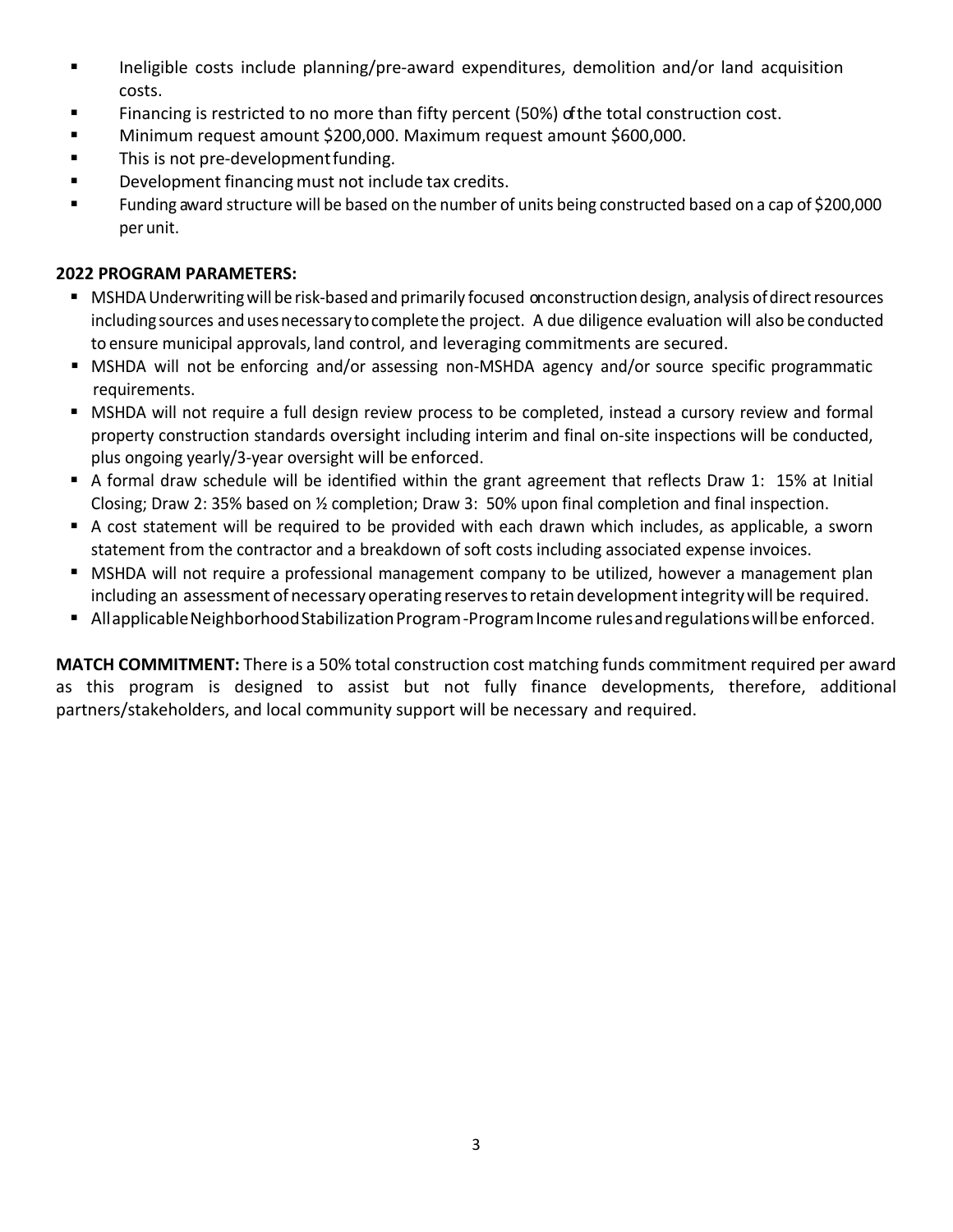# **ATTACHMENT INSTRUCTIONS**

The attachments below are required to be electronically uploaded in conjunction with the Letter of Interest. Read the description of each attachment carefully. Applicants are highly encouraged to prepare all narratives, letters, maps, and photos required in the Letter of Interest prior to beginning the upload. There is no "save" feature and therefore, the entire submission must be uploaded at one time. Attachments 2-3 must be written in 12-point font size and double-spaced. All required letters must be on letterhead, signed, and dated within 120 days.

Attachment 1: Agency Type Documentation Attachment 2: Community Need – 4 pages max Attachment 3: Project Timeline – 2-page max Attachment 4: Authorizing Resolution and Letter of Support from Submitting Agency Attachment 5: Letter(s) of Support from Stakeholders/Partnerships/Committed Leverage Funds Attachment 6: a) Overview Map, b) Photos of Proposed Site & Adjacent Sites, and c) Area Amenities Attachment 7: Project Budget

## **Attachment 1: AGENCY TYPE DOCUMENTATION**

Determine your appropriate agency type prior to submitting. Please prepare and have attachments ready for submission at the time of applying for these funds.

**Non-Profit Organization 501(c)(3):** A non-profit organization that is currently servicing the proposed community/neighborhood within the State of Michigan. The applicant's name and address must be the same as the 501(c)(3) Letter from the IRS and on file with the Michigan Department of Licensing and Regulatory Affairs. The applicant must have at least one full-time paid employee; cannot be operating the agency via their principal residence and must have an operating budget exceeding \$30,000 per year, not including MSHDA funded projects.

# **The 501(c)(3) must upload agency contact information on letterhead AND attach IRS issued 501(c)(3) Letter.**

 $\blacksquare$  For-Profit Entity: A for-profit limited liability company or limited partnership company that is requesting designation as a Limited Dividend Housing Association (LDHA), please refer to [www.michigan.gov/shrp](http://www.michigan.gov/shrp) for the LDHA LP MSHDA Provision Document to determine eligibility.

# **Attachment 2: COMMUNITY NEED - Maximum four pages – 12-point font and double-spaced**

#### **Part A - Proposed Small-Scale Rental Construction Project Narrative Description**

Provide a clear description of the proposed project.

• Type of Housing Stock being proposed and if any modified technology is being incorporated into the design build? List unit specifications, unit square footage, # of bedrooms, crawlspace or slab foundation, garage, full basement, amenities.

• How is the project anticipated to be maintained after the agreement period?

• What is the anticipated rent price point for the constructed units – include amenity addition fees separately? Is it different between units? If so, why?

• Who is the intended target audience? What is your strategy to market and rent these units, once completed?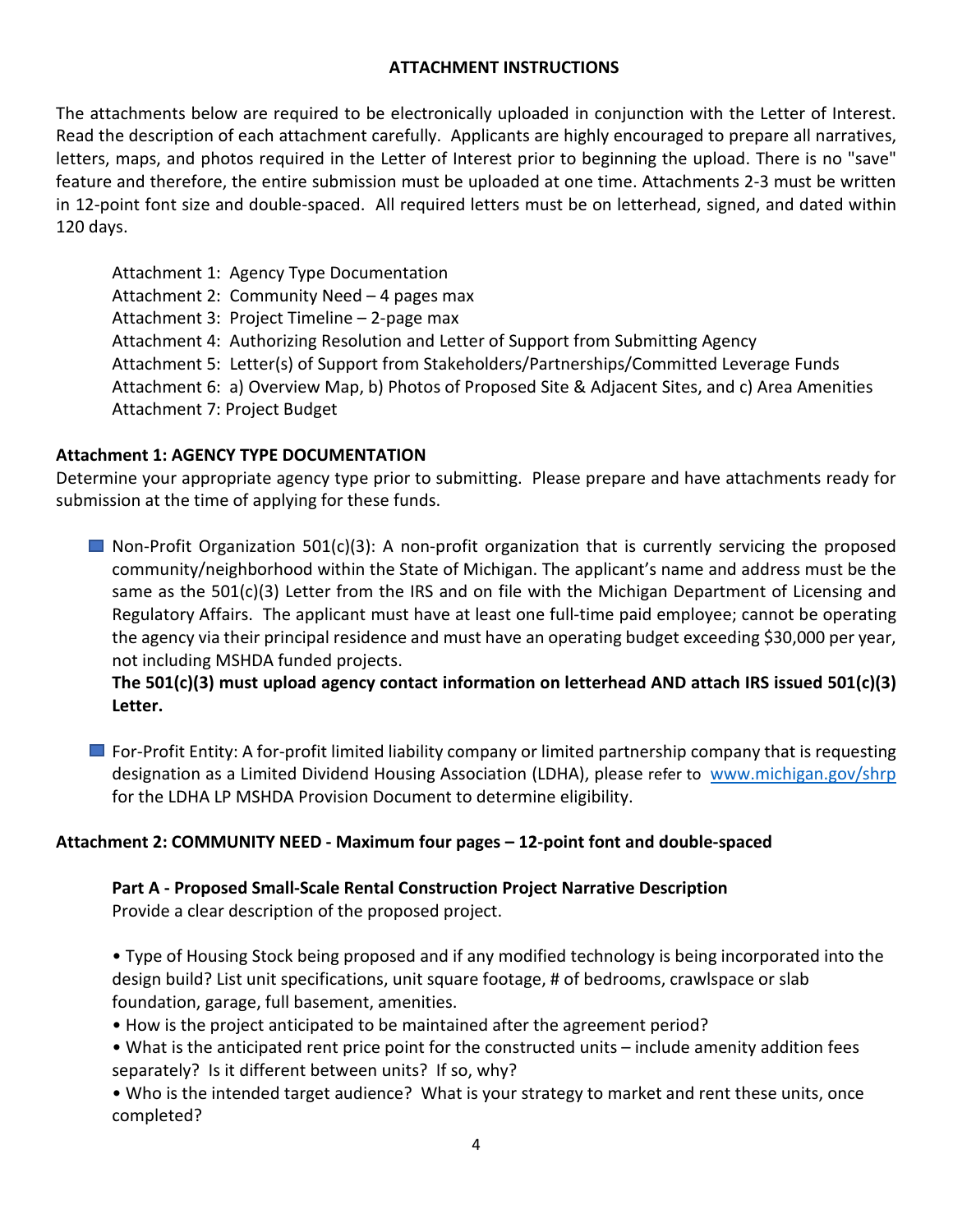• What is the anticipated short-term and long-term impact of the project within the area? Identify what the specific projected outcomes of the addition of affordable rental units will be for the community and region. Identify any workforce housing needs that would be addressed. Explain how outcomes be measured and what kind, if any, catalyst effect is anticipated within the area?

• Describe how the project may lead to capacity building and/or partnerships? Who are you identified partners? Provide a narrative detailing the specific goals and outcomes that will be accomplished and benefit the community and its stakeholders.

# **Part B: Proposed Area/Site Description**

• List legal ownership of the site identified current zoning, and current infrastructure status (road conditions, water/sewer on site) and additional needs.

• Provide the following site detail; list lot acreage, lot dimensions, tree covered, or lot cleared and graded, municipal water and sewer, infrastructure connected to site, road conditions (public, private, recently resurfaced, etc.).

• Provide an overview description of the area/neighborhood composition: describe percentage of rentals vs. homeowner, percentage of vacant lots, type of housing stock (2-bedroom, 3-bedroom, onestory, etc.), and area amenities (schools, shopping, health care, etc.). The descriptions should be reflected via photos in Attachment 6.

## **Attachment 3: PROJECT TIMELINE - 2-page max 12-point font double-spaced**

Provide your anticipated timeline for implementing the program. Include the following anticipated milestones:

- Grant Award
- Program Guidelines
- Notice to Proceed
- Construction Planning: Initial Construction, Completed Construction, and Rent-up of Unit(s).

# **Attachment 4: AUTHORIZING RESOLUTION AND LETTER OF SUPPORT FROM SUBMITTING AGENCY**

# **Attachment 5: LETTER(S) OF SUPPORT FROM STAKEHOLDERS/PARTNERSHIPS/COMMITTED LEVERAGE FUNDS**

**Attachment 6: A) OVERVIEW MAP, B) PHOTOS OF PROPOSED SITE & ADJACENT SITES, AND C) AREA AMENITIES**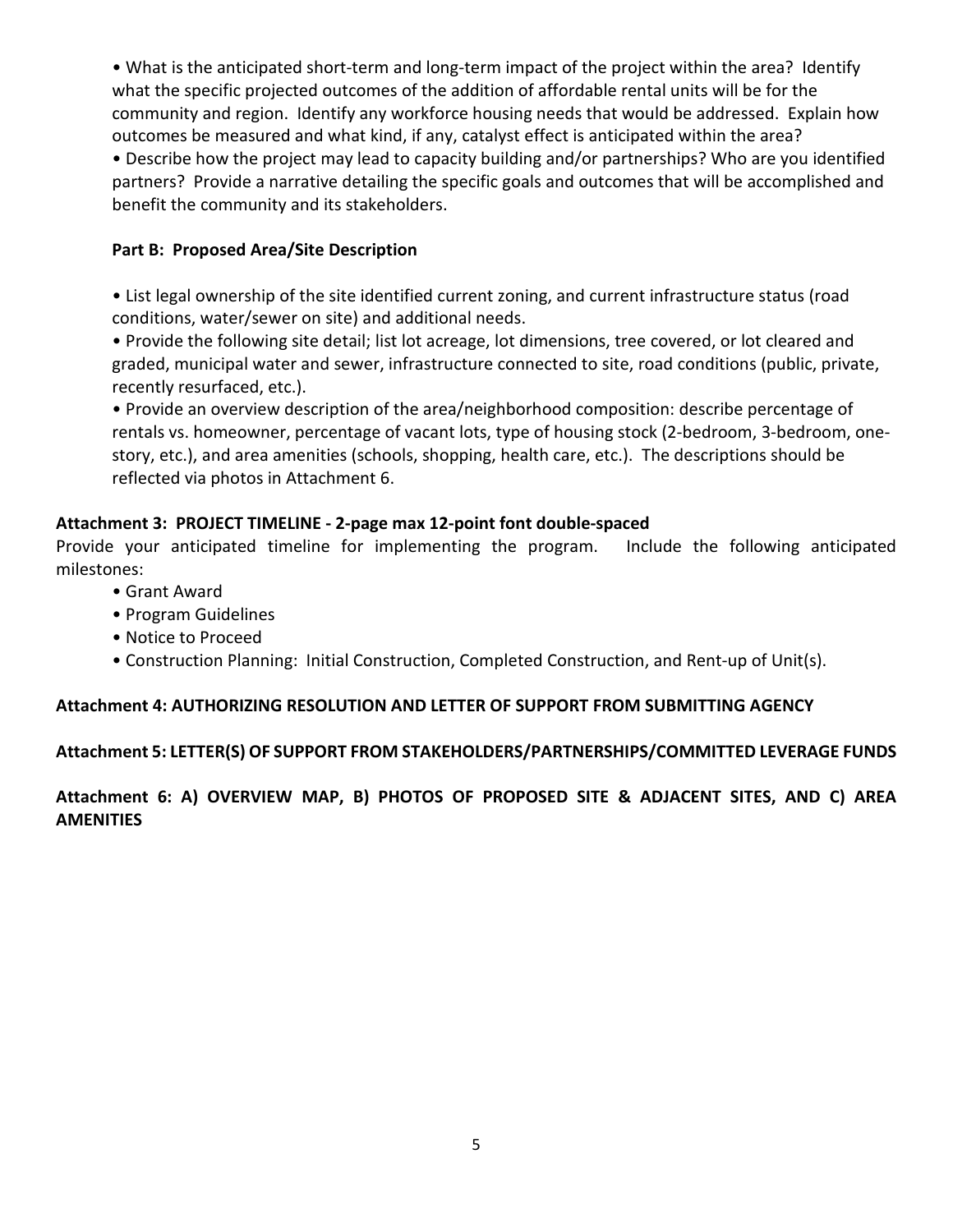#### **Attachment 7: PROJECT BUDGET**

Prepare a projected budget, listing all funding required for the project by line item, as shown in the example referenced below. In your budget, retain column headings of Activity, MSHDA, Leverage Funds, and Source of Leverage. Sources of leverage can be specific entities or local/state/federal funding, however, only formally committed sources should be included.

| Example Budget (per unit)                                   |                 |    |                          |                              |
|-------------------------------------------------------------|-----------------|----|--------------------------|------------------------------|
| <b>Activity</b>                                             | <b>MSHDA</b>    |    | Leverage<br><b>Funds</b> | Source of<br>Leverage        |
| Land                                                        |                 | \$ | 20,000.00                | Owned by Applicant           |
| <b>Hard Construction Costs</b>                              | \$100,000.00    |    |                          |                              |
| Excavation                                                  | Ś<br>5,000.00   |    |                          |                              |
| Infrastructure                                              |                 | \$ |                          | 5,000.00 City Provided       |
| Foundation                                                  | Ś<br>10,000.00  |    |                          |                              |
| Basement/Crawl Space                                        | Ŝ<br>5,000.00   |    |                          |                              |
| Subcontractors Finishing on Site                            | \$<br>35,000.00 |    |                          |                              |
| Utility Installation (Plumbing, Elec. Mechanicals)          | \$<br>3,000.00  |    |                          |                              |
| Appliances                                                  | \$.<br>4,000.00 |    |                          |                              |
| Exterior construction/Garage/Porch/Deck                     | Ś<br>10,000.00  |    |                          |                              |
| Driveway/walkway to driveway                                | \$<br>8,000.00  |    |                          |                              |
| Landscaping                                                 |                 | \$ |                          | 2,000.00 Home Depot Donation |
| Contingency (10% max) Title Policy, Permits, (pre-approved) | Ś<br>20,000.00  |    |                          |                              |
| Other (subsidy)                                             | \$              |    |                          |                              |
|                                                             | \$200,000.00    | \$ | 27,000.00                |                              |